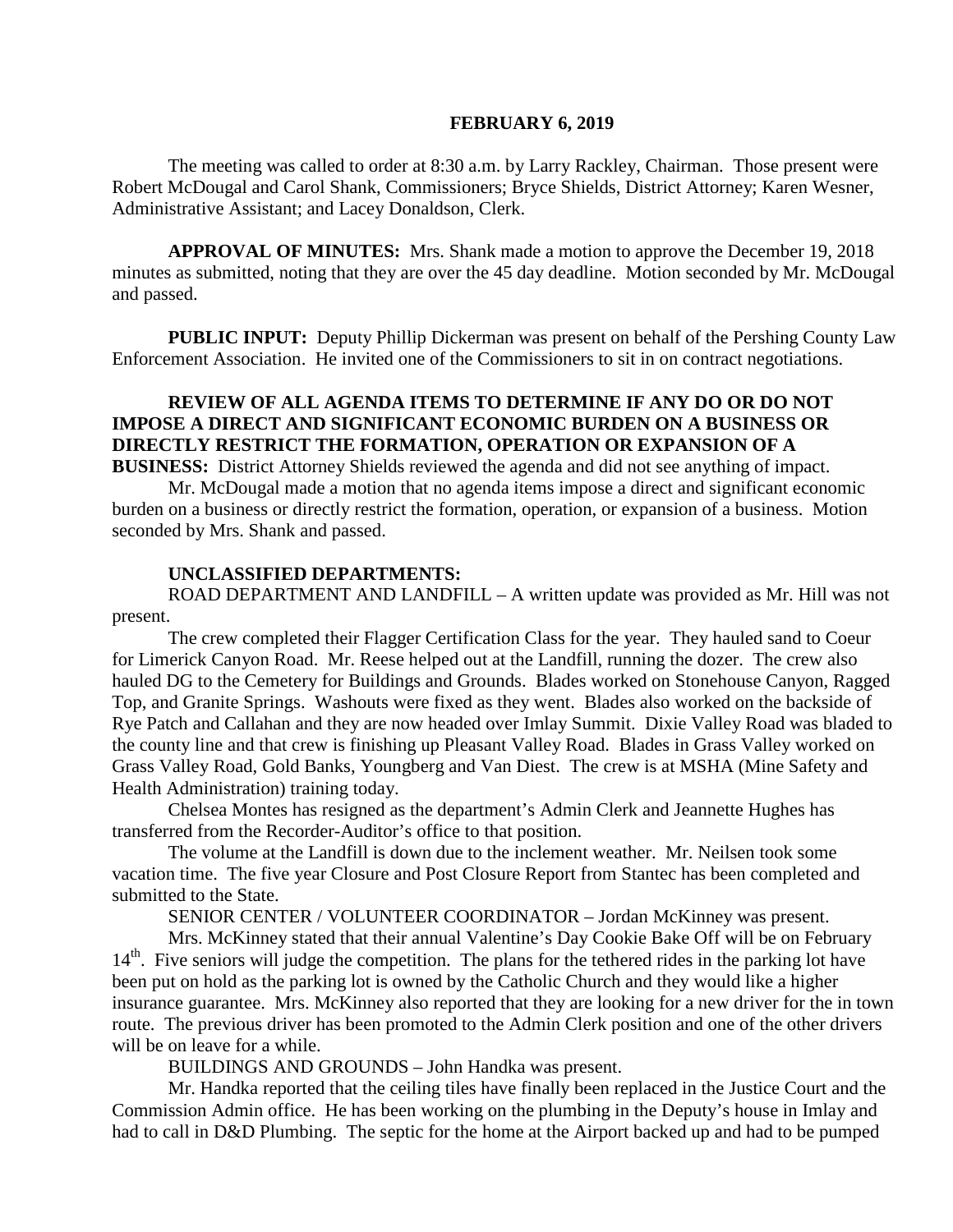out. Mr. Handka reported that an electrical panel was replaced in the Courthouse. When they get ready to do the next one Mr. Handka will notify the departments that will be affected.

Mr. Handka also reported that the crew did some training with the new loader at the Airport. Mr. Handka also mentioned the Lover's Aloft Event. He was asked to pick up a bunch of tires from the Landfill for them to use as space markers and then take them back after the event. Mr. Handka does not feel this is his department's responsibility. Mr. McDougal felt that if the event wants us to do it then they should be charged for the crew's time.

Mr. Handka stated that he will begin ordering the material to do the remodeling of the bathrooms at the ball fields. Mrs. Shank asked Mr. Handka if he had started making a list of repair projects for the swimming pool and ball fields as requested. Mr. Handka stated that there will always be stuff that needs to be done at both facilities. He has seen a list for the pool and some of the requested items will not be done as they are structural things. Mrs. Shank stated that if there are issues, Mr. McDougal needs to know so he can relay the information back to the Recreation Board.

**PROCLAMATIONS AND AWARDS:** YEARS OF SERVICE CERTIFICATE/PIN, JOHN HANDKA, FIVE YEARS – The Board presented Mr. Handka with a Certificate and Pin and thanked him for five years of service to Pershing County.

# **UNCLASSIFIED DEPARTMENTS, CONT.D:**

PERSHING COUNTY FIRE/AMBULANCE –

*AMBULANCE REPORT:* Chief Wilcox was present.

Chief Wilcox reported that Marti Nolan has hit the ground running as the new EMS (Emergency Medical Services) Coordinator. They are working on re-certifying all the EMTs (Emergency Medical Technicians) that are due. They are also working on scheduling the Continuing Education Credit training that is needed for the year.

*LOVELOCK FIRE / FIRE INSPECTOR:* Chief Wilcox reported that eight members have completed the Exterior Firefighting Program. These eight will continue working toward Firefighter I Certification. Mr. Rackley noted that the Department currently has seven members that are Firefighter I's. The Department held ICS (Incident Command System) drills at the Community Center. They are awaiting arrival of some supplies through the LEPC (Local Emergency Planning Committee) grant. They will be getting some tanks for Rye Patch and Grass Valley, and some air packs for Imlay.

Chief Wilcox stated that they were supposed to have a meeting with the Fire Marshal's office yesterday, but the Fire Marshal's office was unable to make it. Chief Wilcox, Commissioner Rackley, DA Shields, and City Councilman Murphy still had a good meeting.

Chief Wilcox also reported that they completed a fire inspection at the new Hemp facility and signed off for their Agricultural permit.

Chief Wilcox stated that they are getting ready for the Annual Fireman's Ball.

Mr. Heidemann spoke about some proposed legislation he is watching. He also spoke about the available training grants through POOL/PACT.

*RYE PATCH FIRE:* Bill Kirkland and Tom Helms were present.

Mr. Kirkland stated that they have responded to 8 calls so far this year; 2 medical, 3 car accidents, 2 mutual aides and 1 public assist. Mr. Kirkland stated that their radio issue is being addressed. Chief Bristow is working on obtaining some surplus gear from the BLM. Mr. Kirkland reported that the brush truck is back in service. They are having some issues with one of the roll-up doors at the Station. Mr. Handka will check it out. The medical unit is currently in the shop with transmission issues. The water tender is also having some issues. These repairs need to be done, but they are already over budget. The Board understood that these things happen and have to be addressed.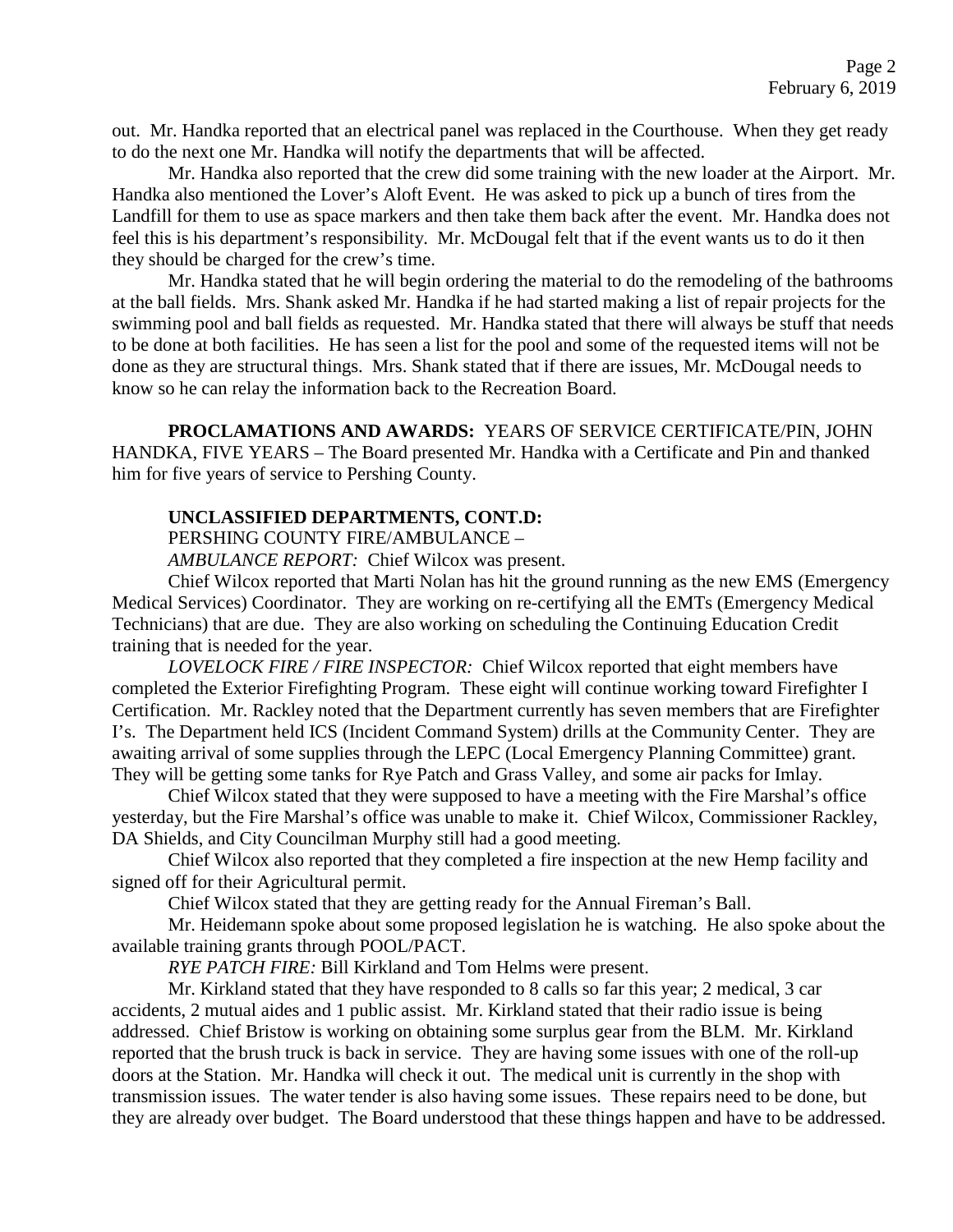COOPERATIVE EXTENSION – Steve Foster and Joshua McKinney were present.

Mr. McKinney gave an update on 4-H. He is still working on setting up the shooting sports program. They are just waiting on the guidelines from UNR (University of Nevada, Reno) so they can start purchasing ammunition and other items. He has also been working with TMCC (Truckee Meadows Community College) to establish a STEM (Science, Technology, Engineering and Math) program. Mr. McKinney also attended a Leadership Retreat in Winnemucca.

Mr. Foster stated that he has completed his year-end reports. Mr. Foster was the Chair for the "Living with fire" Natural Resource Search Committee. They conducted interviews and submitted their recommendation. He also participated in the 2019 Cattleman's Update, giving a presentation on the market outlook for cost per cow production. Mr. Foster is also hosting several webinars. He is working on producing a final exam for Nutrient Management. Mr. Foster is also working on putting together a hemp production workshop. On March 19<sup>th</sup> there will be pesticide training. Mr. Foster stated he is still waiting to hear any news on his enhancement funding request.

IT DEPARTMENT – Justin Abbott was present.

Mr. Abbott reported that he had 30 tickets opened in January and 25 tickets resolved. They are doing the final testing before the go live on Sheriff's upgraded dispatch servers. Mr. Abbott stated that he is preparing his budget for next year. In regards to the Network RFP, Mr. Abbott stated that he did have a couple more vendors that asked if they could submit a late request. He did accept them. There is a potential of five proposals for the project.

*Approval to purchase ESD-Safe Workbench in the amount of \$1,699.95:* Mr. McDougal made a motion to approve the purchase of an ESD-Safe Workbench for the IT Department in the amount of \$1,699.95, to be paid for out of the Ad Valorem budget. Motion seconded by Mrs. Shank and passed.

PUBLIC DEFENDER – Steve Cochran was present.

The monthly report was given to the Board. Mr. Cochran stated that he does have a couple new serious cases. There is a new Justice of the Peace in Humboldt County, so Mr. Cochran has received a few inquiries from him. Mr. Cochran also stated that he spoke with payroll about moving his Admin Clerk to a Legal Secretary in the next fiscal year.

CODE ENFORCEMENT – Fran Machado was present.

Mrs. Machado gave an update regarding Code Enforcement activity. She currently has 282 open complaints. 32 complaints have been resolved. She is continuing to work on the issue of individuals living in campers throughout the county. Mrs. Machado met with a land owner in Grass Valley who has some vacant mobile homes that are in disrepair. She will be working with them as they make corrections moving forward. Mrs. Machado also met with an Imlay Community member. She will assist her in improving and cleaning up the town.

**BRENDA PINKSTON, UPDATE ON IMLAY COMMUNITY CONCERNS, TOWN BOARD STATUS AND POSSIBLE ALTERNATIVE:** Mrs. Pinkston stated that the previous Imlay Auxiliary was a non-profit organization and they are looking at doing the same thing using the name "Imlay United". Mrs. Pinkston stated that she will be going to the Recreation Board tomorrow to request funding for the playground.

In regards to the Imlay Community Center, Mrs. Pinkston stated that some of the disrepairs are reaching a health issue level. There are rodents in the vents. When the new Heating and AC was installed a few years ago, the old swamp cooler was left on the roof uncovered. There is a hole in the kitchen ceiling. The roof is missing several shingles. There is also a problem with the door locks.

Mr. Handka stated that this is the first he's heard of these issues and will look into them.

Mrs. Pinkston also stated that the roads are in disrepair as well. The Board will pass this information onto the Road Department.

REQUEST TO PURCHASE MODEM/EQUIPMENT NEEDED FOR INTERNET SERVICE TO IMLAY COMMUNITY CENTER – Mr. Abbott stated that he still hasn't received any information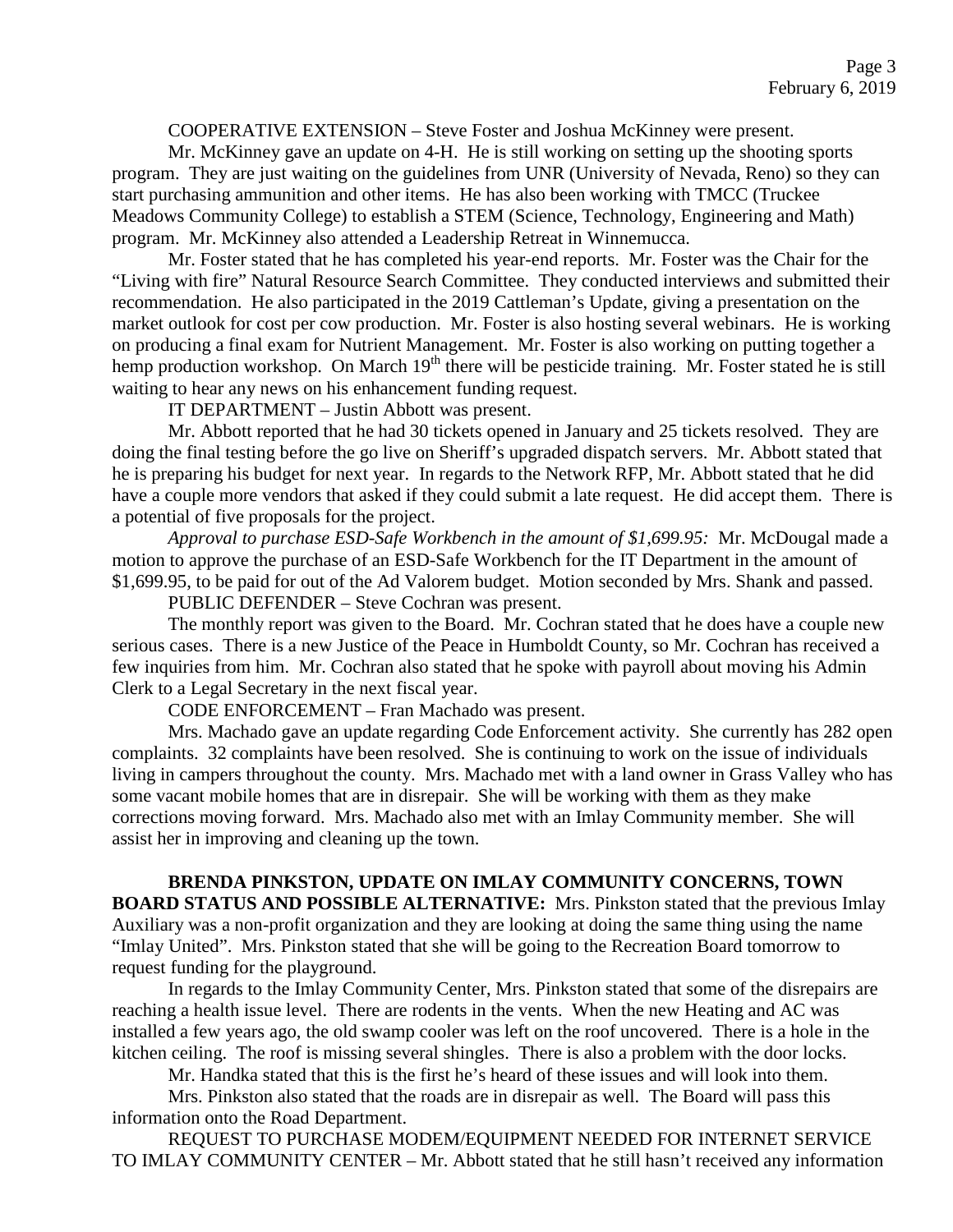regarding the actual equipment that is being requested. Mrs. Pinkston will follow up to get Mr. Abbott the information.

Mr. Shields spoke about the non-profit status, stating that they could accomplish the same using the Imlay Town Advisory Board. Mrs. Pinkston stated that the residents, for whatever reason, don't want to sit on a County board.

The Board discussed the need to have a Town Hall meeting in Imlay.

### **ELECTED DEPARTMENTS:**

### LACEY DONALDSON, CLERK-TREASURER –

*Approval of corrections/changes to the Tax Roll:* Two adjustments to the Real Roll were presented to the Board. APN #001-122-13, Todd and Jill Plimpton – A fire destroyed the majority of the improvements.

APN #007-291-14, Richard Saffell – Mobile Home was removed in 2015. Adjusting for Fiscal Years 2017, 2018 and 2019.

Mr. McDougal made a motion to approve the Tax Roll adjustments as presented. Motion seconded by Mrs. Shank and passed.

*Approval to advertise/hire vacant ¾ time Admin Clerk I/II position:* Mr. McDougal made a motion to approve the advertising and hiring to fill the vacant ¾ time Admin Clerk I/II position in the Clerk-Treasurer's office. Motion seconded by Mrs. Shank and passed

*Approval to renew Pitney Bowes Lease Agreement for the postage meter at the Pershing County Administration Building in the amount of \$447.17:* Mrs. Shank made a motion to approve renewing the Pitney Bowes Lease Agreement for the postage meter at the Pershing County Administration Building in the amount of \$447.17 per quarter. Motion seconded by Mr. McDougal and passed.

Mrs. Donaldson informed the Board that the office is working on holding an online delinquent property tax sale in May.

### **PLANNING AND BUILDING / IMLAY WATER:** James Evans was present.

Mr. Evans submitted the monthly permits issued and fees collected report. Mr. Evans stated that he has no agenda items for the February Planning Commission meeting, so it has been cancelled. Mr. Evans also stated that one of the Planning Commission members, Kim Klemish, has not attended a meeting in some time. Mrs. Donaldson stated that she spoke with her a few weeks ago and she will be submitting an updated letter of resignation.

Mr. McDougal asked that Mr. Evans provide a fee schedule to the Board during the budget hearings for all fees charged in his office.

Mr. Rackley spoke about the Pershing County Electric Utility. He met with NV Energy about performing some maintenance; however the power must be turned off during that time. This will result in a 4 or 5 hour power outage. They will wait to schedule it until the weather is better.

**SAFETY / GRANT WRITER:** DISCUSSION REGARDING SAFETY TRAINING, REPORTING, AND INSPECTIONS; POSSIBLE ALTERNATIVES TO ACCOMPLISH THESE TASKS – Mrs. Shank stated that she met with Dan Murphy, the School District's Safety Director. Mr. Murphy is also on the POOL/PACT Risk Management Committee. Mrs. Shank drew up a list of safety related items that need to be done. The safety training can be completed through e-learning. New employees have to be added to the program and required classes have to be kept track of.

Mrs. Shank also spoke about POOL/PACT grants that are available. She also stated that she reviewed the KaBoom Grant for the new playground equipment and it is a huge undertaking. She's not sure she can get everything done that is required.

Mr. Rackley asked how many hours were allotted to the Safety position. Mrs. Shank stated that most recently it was budgeted at 30 hours; however she thinks it only warrants 10 hours per week.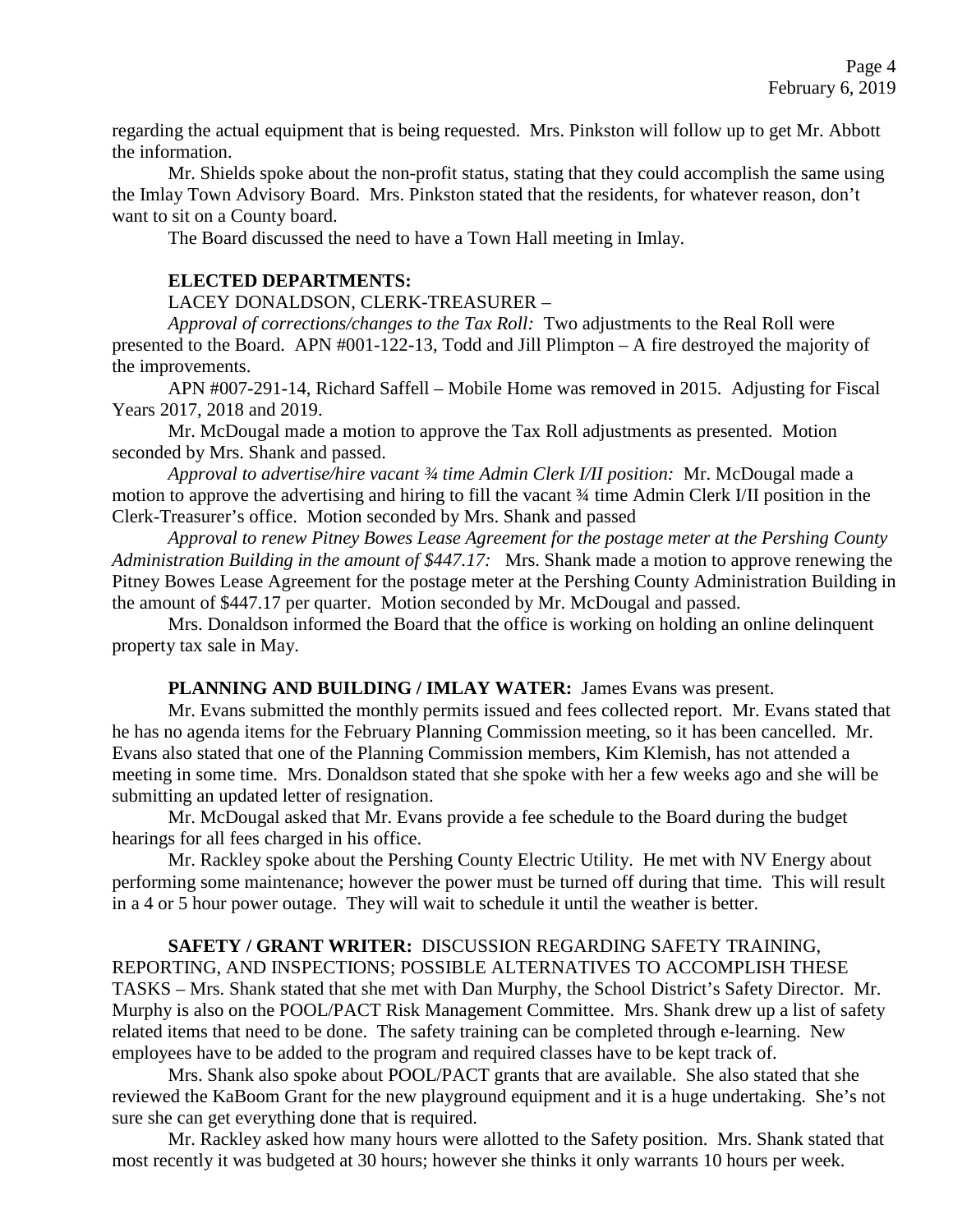There was some discussion about opening it up to the County's current part-time employees who might want the additional 10 hours. Mrs. Shank stated that her only concern is that those hours actually are spent on Safety.

This item will be put back on the next agenda.

# **REQUEST TO PLACE E CLAMPUS VITUS PLAQUE AT THE MARZEN HOUSE MUSEUM HONORING THE SEVEN TROUGHS MINING DISTRICT (LOCATION OF PLAQUE IS NEAR THE KIOSKS) AND WORDING ON PLAQUE:** Alan Roberto was present on behalf of the Clampers.

The Clampers place a plaque every year and would like to put one at the Museum honoring the Seven Troughs Mining District. The draft language for the plaque was provided to the Board. Mr. Roberto has spoken with Heidi Lusby-Angvick regarding placement and a dedication has been set for April  $6<sup>th</sup>$ .

Mr. McDougal made a motion to approve E Clampus Vitus placing a plaque at the Marzen House Museum honoring the Seven Troughs Mining District. Motion seconded by Mrs. Shank and passed.

**COMMUNITY CENTER:** UPDATE ON COMMUNITY CENTER DIRECTOR APPLICATIONS / INTERVIEWS / INTERVIEW DATE / SELECTION OF CANDIDATE; POSSIBLE ALTERNATIVES TO FILL THE POSITION WITH SALARY COMPENSATION AND OTHER MATTERS RELATING TO THE COMMUNITY CENTER DIRECTOR POSITION – Mrs. Wesner stated she received four applications for the position plus one proposal from a current County employee. Mrs. Wesner would like to have herself, one Commissioner, and a member of the PCEDA (Pershing County Economic Development Authority) Board to sit as the interview committee.

Mrs. Childs stated that the employee that submitted the proposal was already given a 5% increase in July to take on some additional responsibilities at the Community Center. Mrs. Childs is concerned that the funding for that increase has not been coming out of the Community Center budget as it should. If the Board so desires, Mrs. Wesner suggested making the Ag Extension position 20 hours and then that person could pick up the other 20 hours as Community Center Director. This way there would be a distinction between the two and both budgets could be charged accordingly. Mrs. Childs also stated that the proposal submitted is a 30% increase.

Mr. McDougal would like to proceed with interviewing the applications that were submitted as well as the current employee. The interview Committee will include Mrs. Wesner, Mr. Rackley and a member from the PCEDA Board. It was also decided to ask the applicants if they would be interested in an additional 10 hours to cover the Safety Program.

Vonni Hemp, A County employee, suggested that the Commissioners communicate with the County's current employees and open this position up to them.

### **ELECTED DEPARTMENTS, CONT.D:**

RENE CHILDS, RECORDER-AUDITOR – Mrs. Childs gave the Board the monthly Fund Balance Reports and directed their attention to the spendable cash in the General Fund.

Mrs. Childs spoke about Jeannette Hughes transferring to the Road Department. Mrs. Child met with her staff yesterday and they have decided not to fill the position at this time.

There will be an item on the next agenda to set dates for budget workshops.

LAURI BASSO-CERINI, ASSESSOR – Ms. Cerini stated that she has been working on the appeals to the County Board of Equalization. The Board of Equalization will meet on February  $25<sup>th</sup>$ .

BRYCE SHIELDS, DISTRICT ATTORNEY – *Request for approval of application with Language Link for interpreter services for Child Support office:* Mrs. Shank made a motion to approve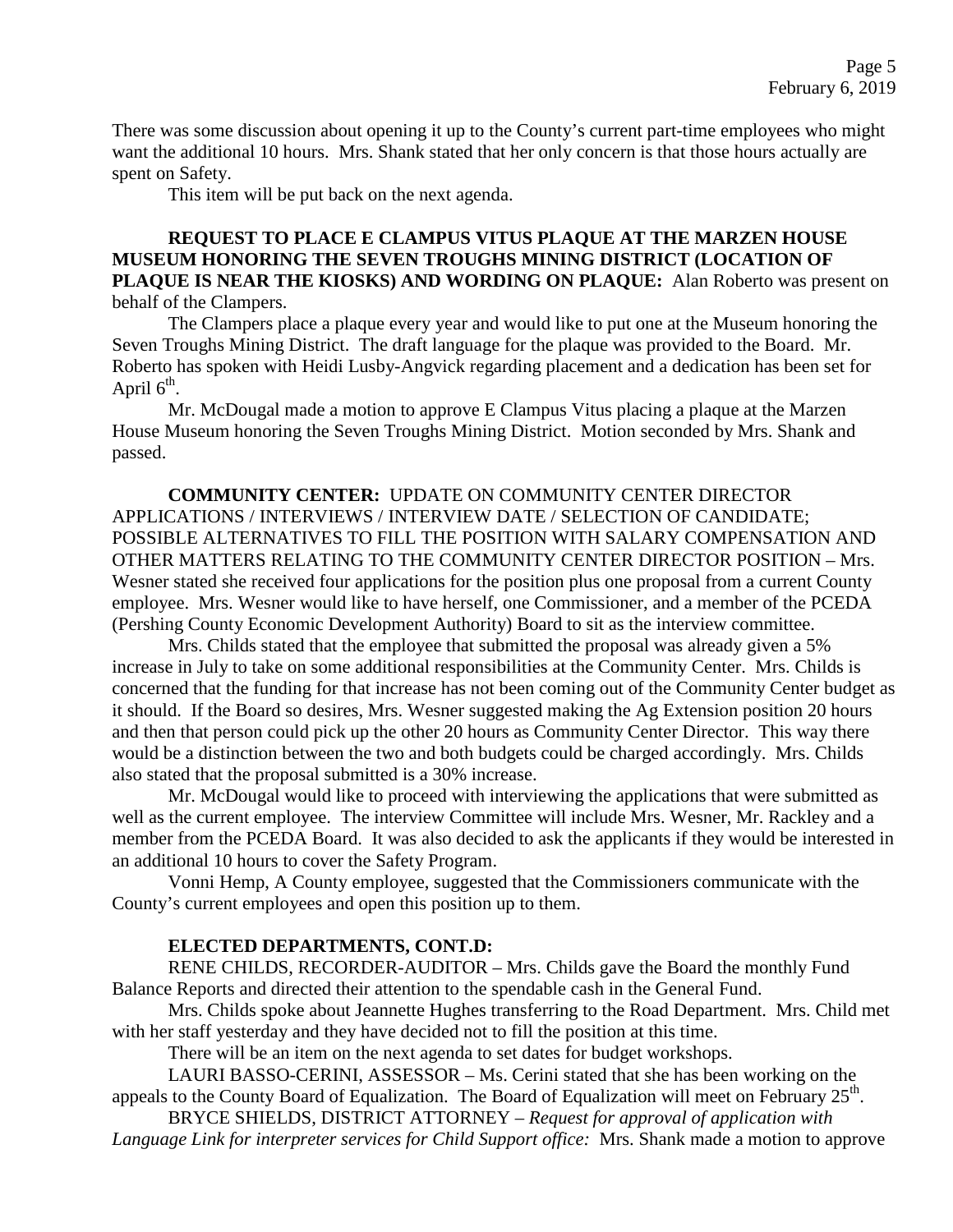the application with Language Link for interpreter services for the Child Support office as presented. Motion seconded by Mr. McDougal and passed.

**UPDATE ON PROGRESS OF SITE LOCATION, DESIGN, FUNDING, AMENITIES AND CONSTRUCTION OF FUTURE LAW ENFORCEMENT CENTER:** Mr. Rackley is working with the owner of the lot next to the Sheriff's office to find a suitable property to swap. The one discussed at the last meeting has already sold.

**DERBY FIELD:** Mr. Rackley reported that the metal walls of the equipment building are up. The insulation and siding may go up this week as well. Mr. McDougal asked if there had been a resolution in regards to the cracking concrete. The contractor will address that after the building is finished.

Mr. Rackley also spoke about the lack of lease agreements for the hangers. The Airport Board is meeting tomorrow and will discuss that issue further. Mr. Rackley is also working with Ms. Cerini to get the two hangers back on the personal property roll.

**APPROVAL TO LEVY A SPECIAL ASSESSMENT ON ALL TAXABLE PROPERTY WITHIN THE CONFINES OF THE IMLAY AREA GROUNDWATER BASIN FOR THE FISCAL YEAR JULY 1, 2019 TO JUNE 30, 2020 IN THE AMOUNT OF \$5,715.08:** Mrs. Shank made a motion to approve levying a special assessment on all taxable property within the confines of the Imlay Area Groundwater Basin for Fiscal Year July 1, 2019 to June 30, 2020 in the amount of \$5,715.08. Motion seconded by Mr. McDougal and passed.

**DISCUSSION ON COUNTY'S POSITION REGARDING THE RECREATION BOARD; IT'S STATUS, BUDGET, FUNDING AUTHORITY, RESPONSIBILITIES, PURPOSE AND RELATED AREAS OF CONCERN:** Mr. Rackley stated that he felt most of this had been worked out in the joint meeting. The Board agreed and there was no further discussion.

The meeting recessed at 11:18 a.m. for a Litigation meeting and reconvened at 11:23 a.m.

**REPORT FROM LEGAL COUNSEL:** Mr. Shields stated that the comments for the draft EIS (Environmental Impact Statement) on the Naval Expansion project must be submitted by February 14<sup>th</sup>.

**REPORT FROM ADMINISTRATIVE ASSISTANT:** APPROVAL OF AMENDED JOB DESCRIPTIONS FOR PERSHING COUNTY COMMUNITY CENTER DIRECTOR AND PERSHING COUNTY ECONOMIC DEVELOPMENT DIRECTOR – Mrs. Shank questioned the exempt**/**nonexempt status. The Board agreed to look at all of the exempt statuses during budgets.

Mrs. Shank made a motion to approve the amended job descriptions for the Pershing County Community Center Director position and the Pershing County Economic Development Director position as submitted. Motion seconded by Mr. McDougal and passed.

Mrs. Wesner stated that she is up to date on responding to the Bill Draft Requests (BDRs) she has received. She will be out of the office starting this afternoon and will return on February  $13<sup>th</sup>$ .

# **UPDATE ON MATTERS RELATING TO THE PERSHING COUNTY ECONOMIC DEVELOPMENT AND CONSERVATION ACT:** No update was given.

**ITEMS FOR FUTURE AGENDAS:** Mrs. Shank would like an item on the next agenda to update the Board about the Centennial Planning progress.